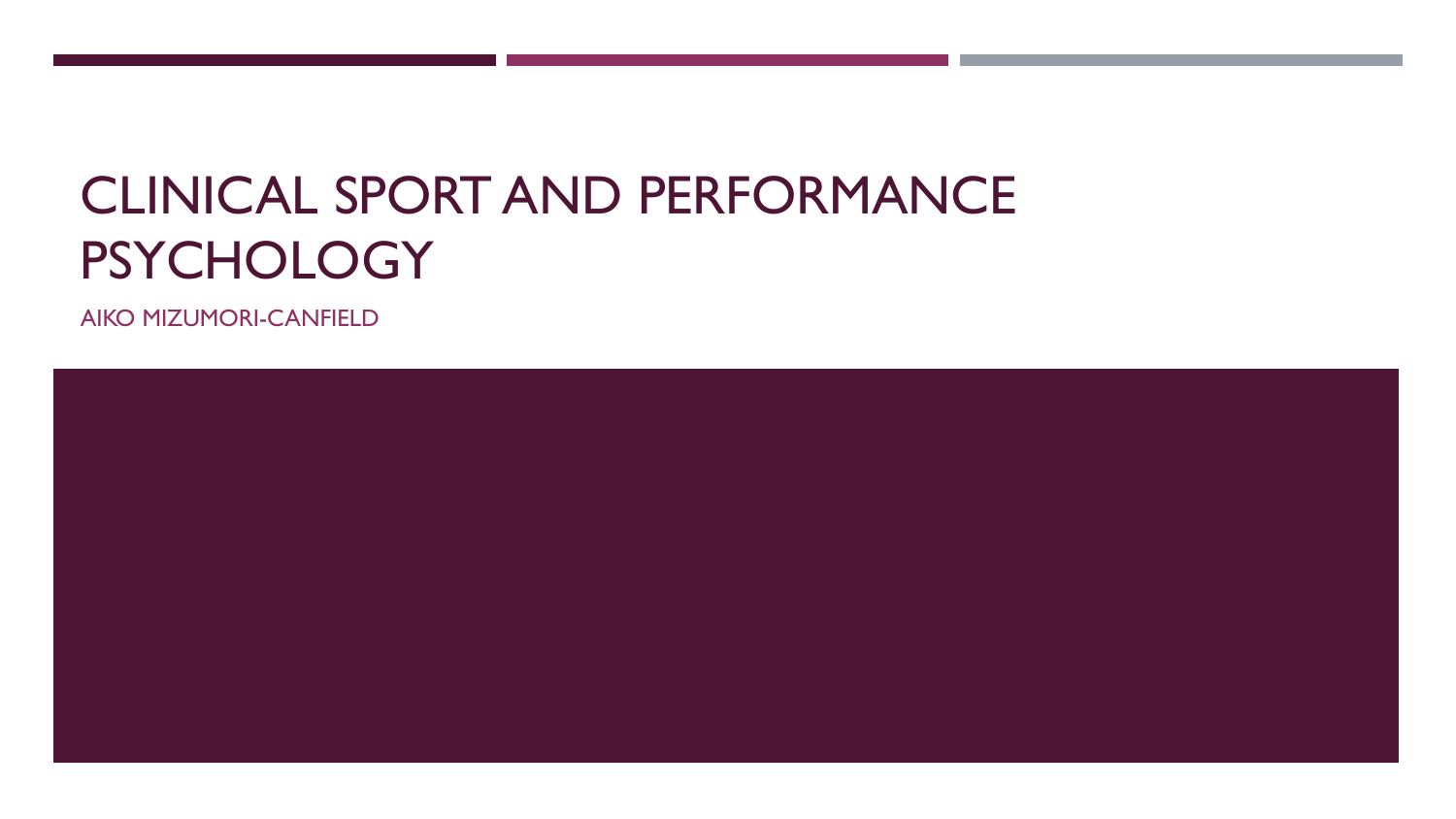# THANK YOU

- Dr. and Mrs. Ellenbogen
- **Summer Research Experience in Translational Neuroscience and Neurological Surgery** 
	- NIH R25 NS095377-01
- **Mr. Jim Pridgeon and Ms. Christina Buckman**
- **Dr. David Coppel**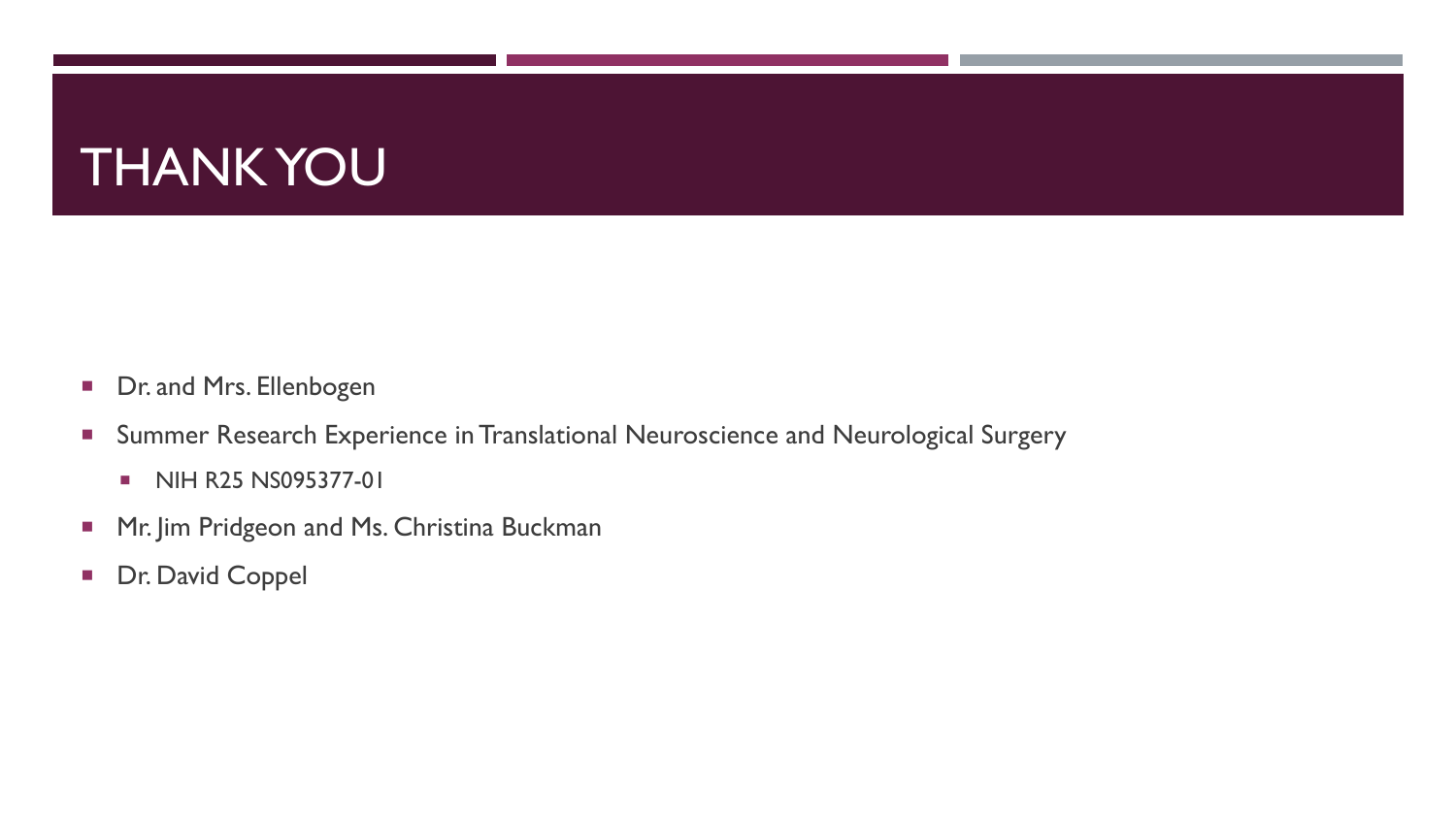### WHAT IS CLINICAL SPORT AND PERFORMANCE PSYCHOLOGY?

#### **Performance Enhancement**

- **Athletes**
- **Performers**
- **Surgeons**
- **Elite military teams**

#### **Adjustment**

- **T**ransitions
	- **Injury**
	- **Between levels of play**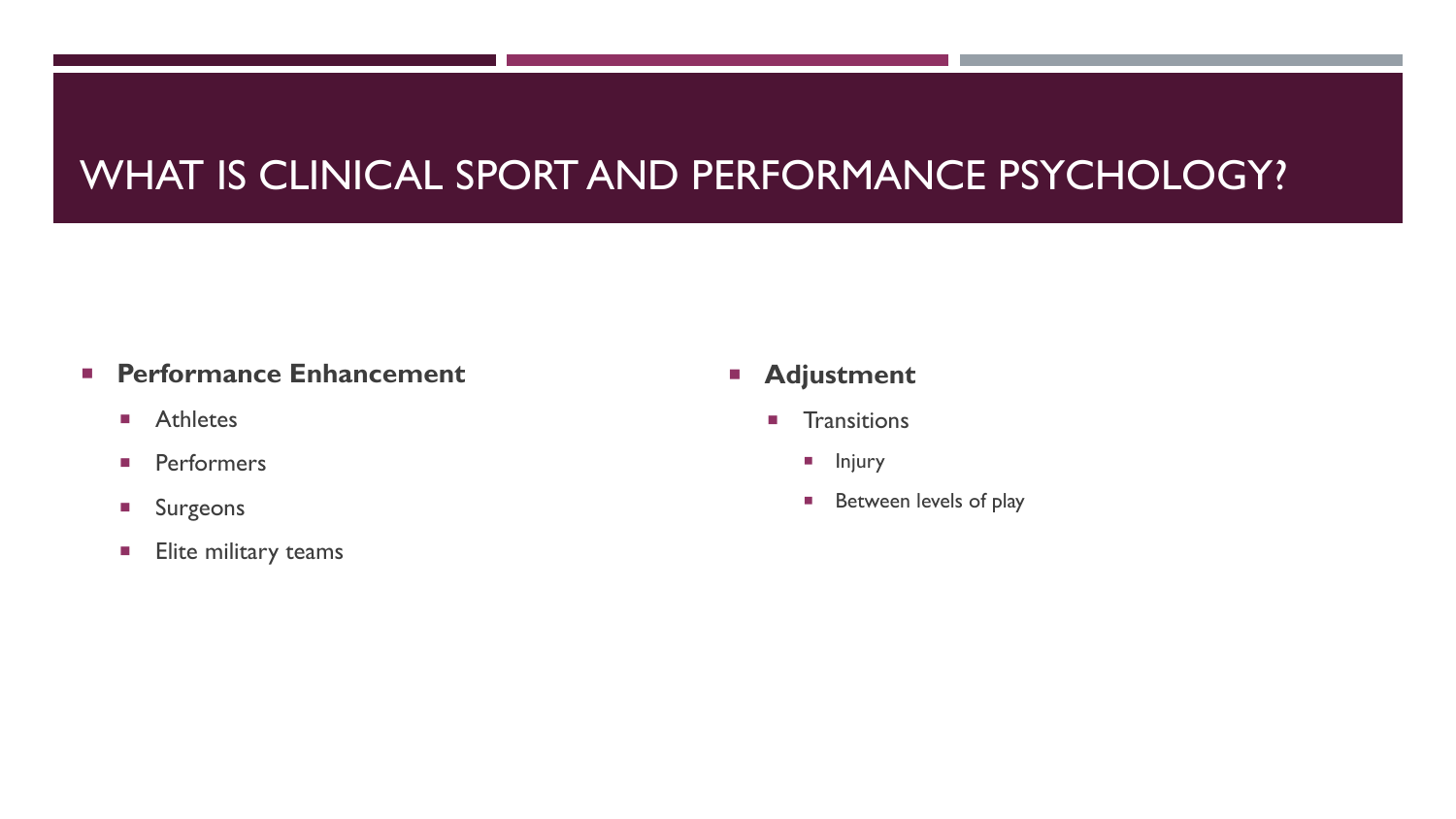### PSYCHOLOGICAL ASPECTS

- **Focus on the mental aspects rather than on physical**
- $\blacksquare$  7 C's
	- Commitment
	- **Control**
	- **Concentration**
	- Confidence
	- **Communication**
	- **Consistency**
	- **Competence**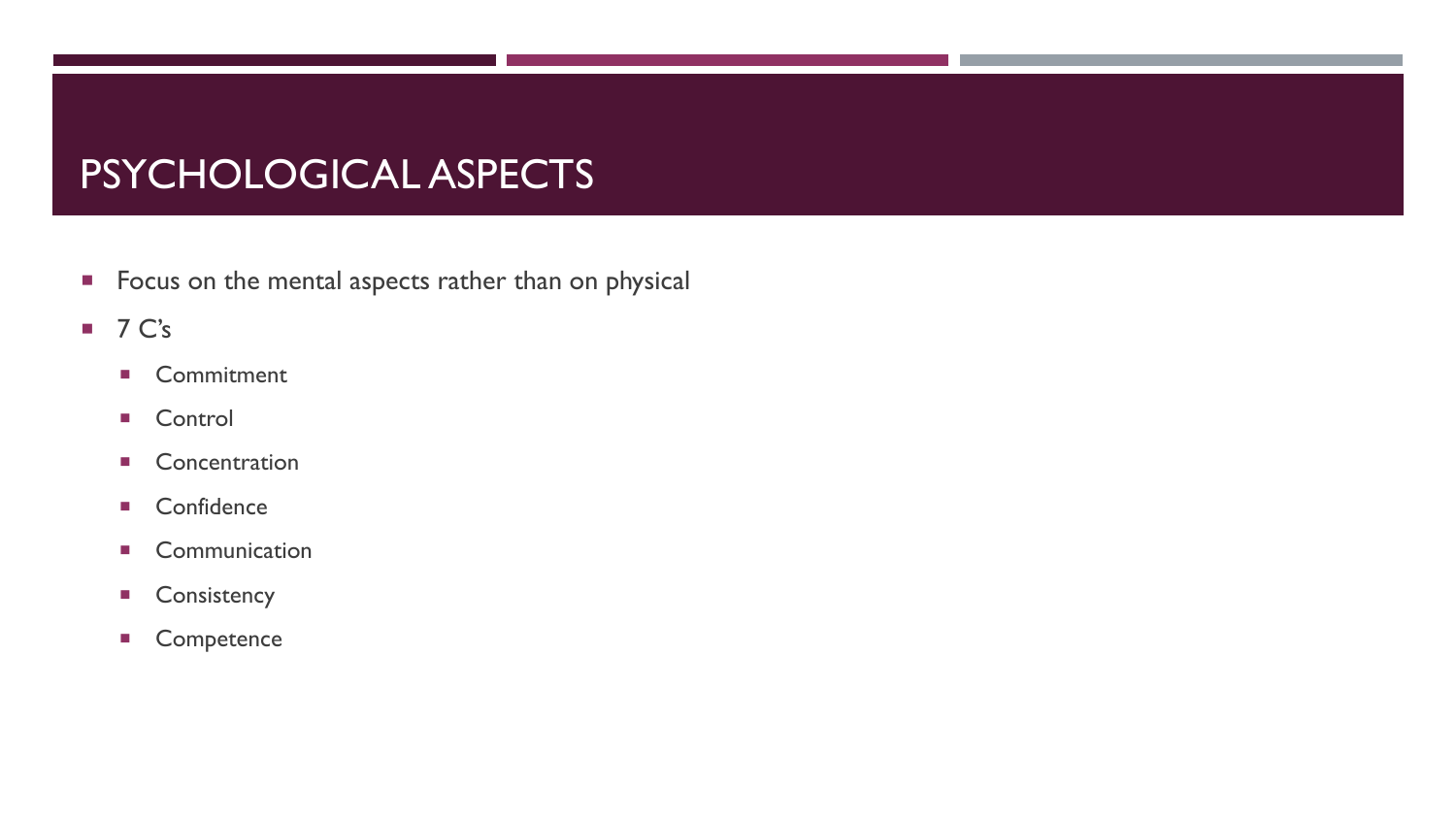#### **SURGEONS**

- Rated Mental Readiness (49%) higher than Technical (41%) and Physical Readiness (10%)
	- **Mental readiness deemed most important for a** successful surgery
- **Imagery: reviewing possible complications and** solutions pre-surgery
- Evaluations of the surgeons performance after surgery
- **Self-belief in one's capabilities**

Journal of Pediatric Orthopaedics<br>15:091-497 © 1995 Lippincott-Raven Publishers, Philade

Mental Readiness in Surgeons and Its Links to Performance Excellence in Surgery

Judy McDonald, M.Ed., Terry Orlick, Ph.D., and \*Merv Letts, M.D.

Faculty of Health Sciences, University of Ottawa, and "Children's Hospital of Eastern Ontario, Ottawa, Ontario, Canada

 $\sim$   $\sim$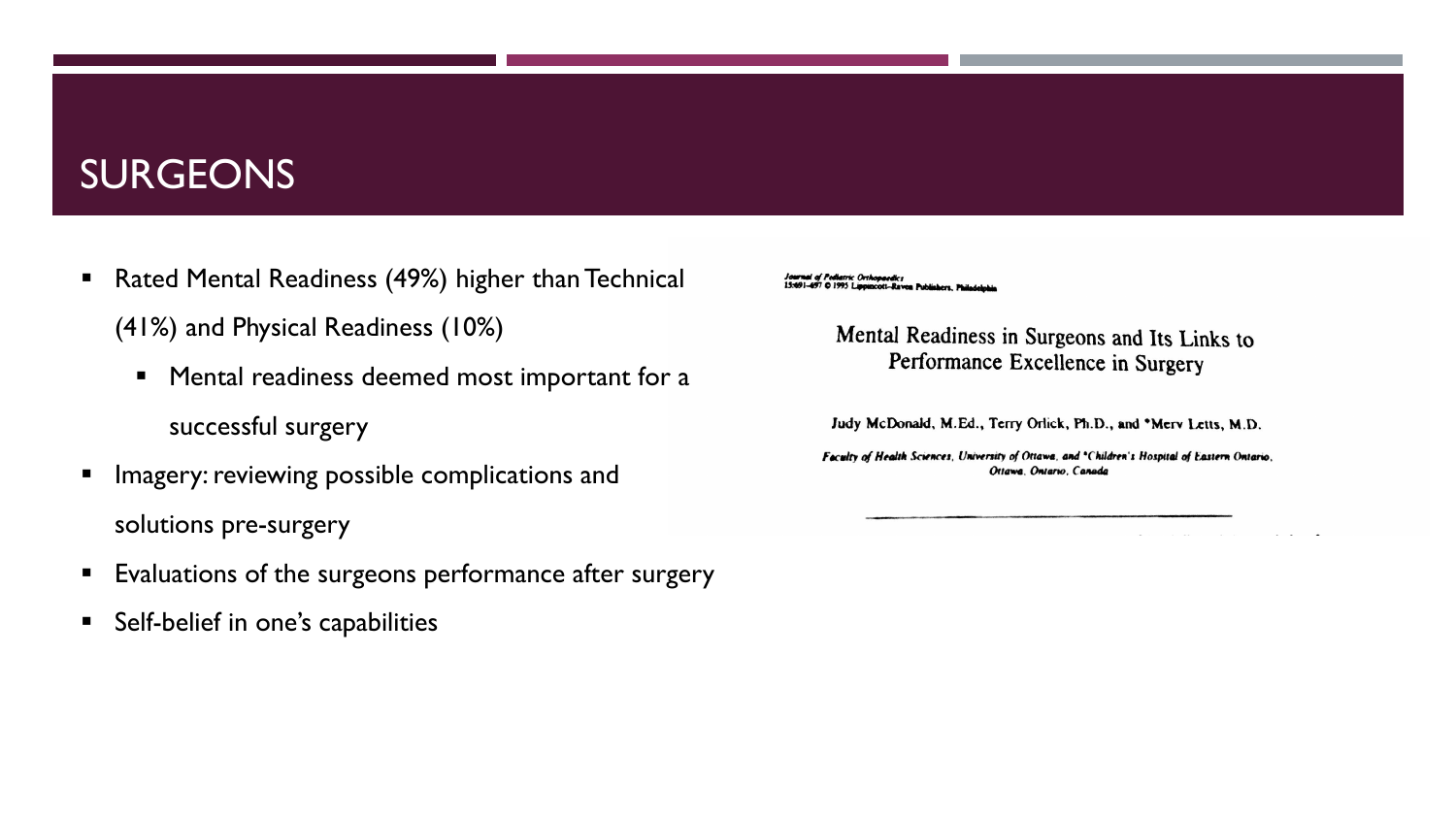## ADJUSTMENT ISSUES

- **Between high school, college, professional, and retirement**
- **Injury response** 
	- **2** main phases: initial adjustment to injury/ being injured, and adjustment to recovery/rehab
	- **Influenced by: cause of injury, severity, sport, timing of season, social support**
	- **ISOLATION, SADEL STATES ISONS** ISOLATION, IOSS of motivation, relief, loss of identity
		- **EXP** Changes in appetite, sleep patterns, and feeling more detached
		- **Normal responses may become more problematic resulting in anxiety, eating disorders, depression, substance abuse**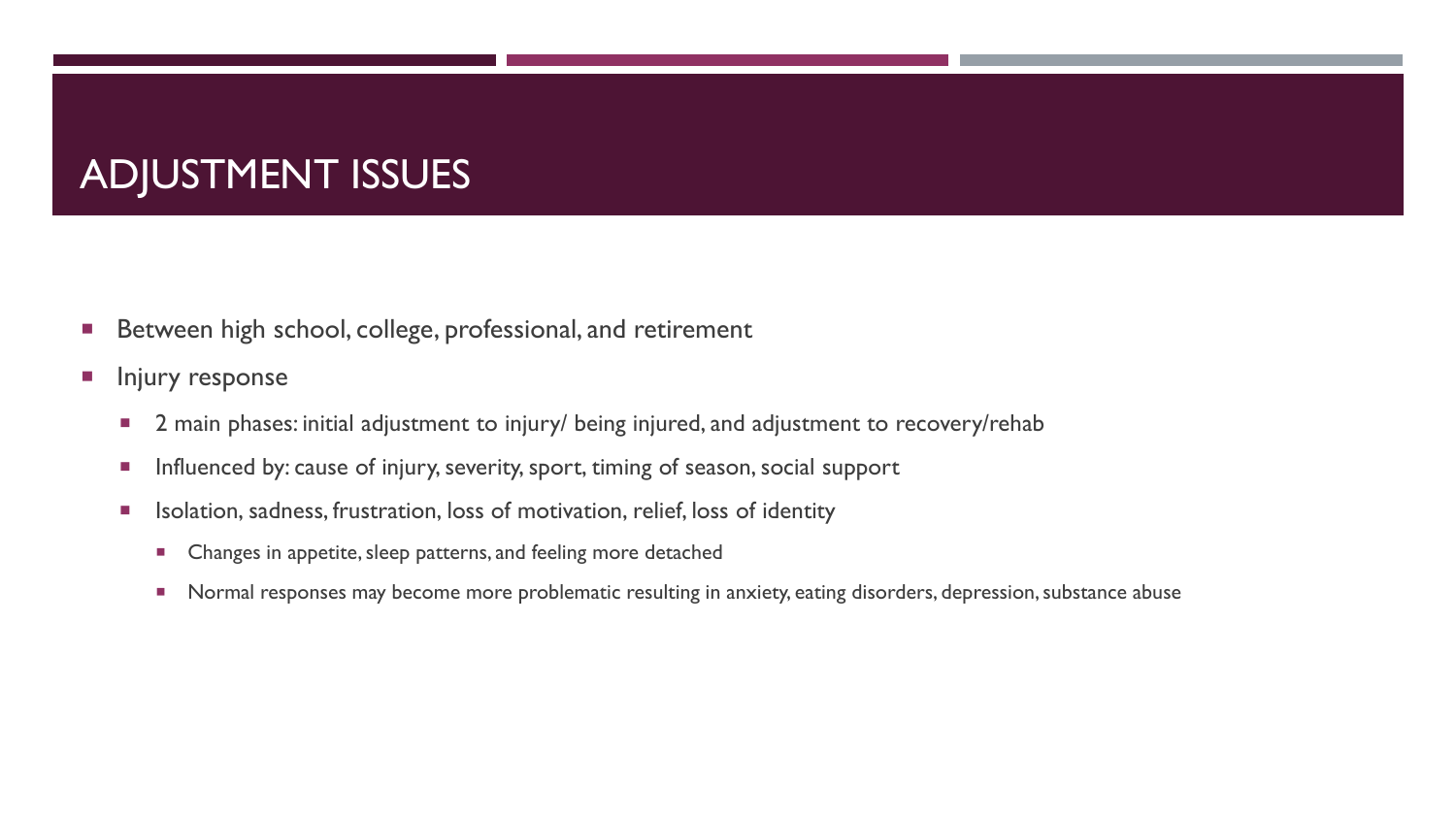#### RECOVERY AND RETURN-TO-PLAY READINESS

The Sport Psychologist, 2015, 29, 1-14 http://dx.doi.org/10.1123/tsp.2014-0063 C 2015 Human Kinetics, Inc.

Human Kinetics **APPLIED RESEARCH** 

**Psychological Readiness to Return to Competitive Sport** Following Injury: A Qualitative Study

> **Leslie Podlog** University of Utah

Sophie M. Banham and Ross Wadey University of Roehampton

> James C. Hannon University of Utah

- Being psychologically ready to return:
	- **E** Confidence
		- **Trust in health providers**
		- **Social support**
	- **Realistic expectations** 
		- **Patience**
		- Acceptance of injury
	- **Motivation to return** 
		- **Goal-setting**
		- **Social support**